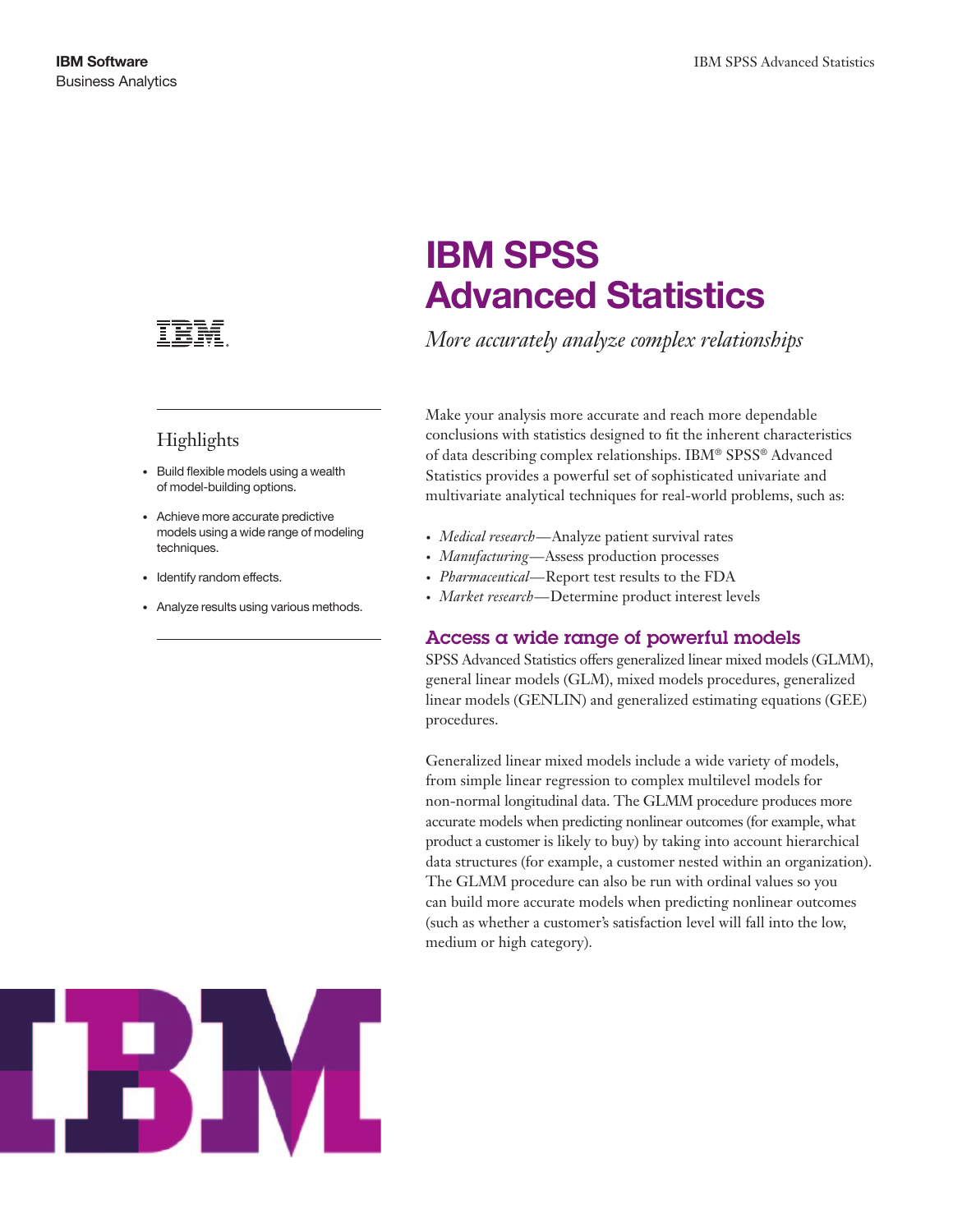GENLIN includes widely used statistical models, such as linear regression for normally distributed responses, logistic models for binary data, and loglinear models for count data. This procedure also offers many useful statistical models through its very general model formulation, such as ordinal regression, Tweedie regression, Poisson regression, Gamma regression, and negative binomial regression. GEE procedures extend generalized linear models to accommodate correlated longitudinal data and clustered data.

GENLIN and GEE provide a common framework for the following outcomes:

- • Numerical: Linear regression, analysis of variance, analysis of covariance, repeated measures analysis, and Gamma regression
- • Count data: Loglinear models, logistic regression, probit regression, Poisson regression, and negative binomial regression
- • Ordinal data: Ordinal regression
- • Event/trial data: Logistic regression
- • Claim data: Inverse Gaussian regression
- Combination of discrete and continuous outcomes: Tweedie regression
- • Correlated responses within subjects: GEE or correlated response models

## Get more accurate predictive models when working with nested-structure data

The linear mixed models procedure expands upon the models used in the GLM procedure so that you can analyze data that exhibit correlation and non-constant variability. This procedure enables you to model not only means but also variances and covariances in your data.

The procedure's flexibility allows you to formulate a wide variety of models, including fixed effects ANOVA models, randomized complete blocks designs, split-plot designs, purely random effects models, random coefficient models, multilevel analyses, unconditional linear growth models, linear growth models with person-level covariates, repeated measures analyses, and repeated measures analyses with time-dependent covariates. Work with repeated measures designs, including incomplete repeated measurements in which the number of observations varies across subjects.

#### Build flexible models

The GLM procedure enables you to describe the relationship between a dependent variable and a set of independent variables. Models include linear regression, ANOVA, ANCOVA, MANOVA, and MANCOVA. GLM also includes capabilities for repeated measures, mixed models, post hoc tests and post hoc tests for repeated measures, four types of sums of squares, and pairwise comparisons of expected marginal means, as well as the sophisticated handling of missing cells, and the option to save design matrices and effect files.

SPSS Advanced Statistics is available for installation as clientonly software but, for greater performance and scalability, a server-based version is also available.

## Apply more sophisticated models

Use SPSS Advanced Statistics when your data do not conform to the assumptions required by simpler techniques. SPSS Advanced Statistics has loglinear and hierarchical loglinear analysis for modeling multiway tables of count data. The general loglinear analysis procedure helps you analyze the frequency counts of observations falling into each crossclassification category in a crosstabulation or contingency table. You can select up to 10 factors to define the cells of a table. Model information and goodness-of-fit statistics are shown automatically. Display a variety of statistics and plots, or save residuals and predicted values in the working data file.

## Analyze event history and duration data

You can examine lifetime or duration data to understand terminal events, such as part failure, death, or survival. SPSS Advanced Statistics includes Kaplan-Meier and Cox regression, state-of-the-art survival procedures. Use Kaplan-Meier estimations to gauge the length of time to an event; use Cox regression to perform proportional hazard regression with time-to-response or duration response as the dependent variable. These procedures, along with life tables analyses, provide a flexible and comprehensive set of techniques for working with your survival data.

## Gain greater value with collaboration

To share and re-use assets efficiently, protect them in ways that meet internal and external compliance requirements, and publish results so that a greater number of business users can view and interact with them, consider augmenting your IBM SPSS Statistics software with IBM SPSS Collaboration and Deployment Services. More information about these valuable capabilities can be found at *ibm.com*[/spss/cds](http://www.ibm.com/software/analytics/spss/products/deployment/cds/).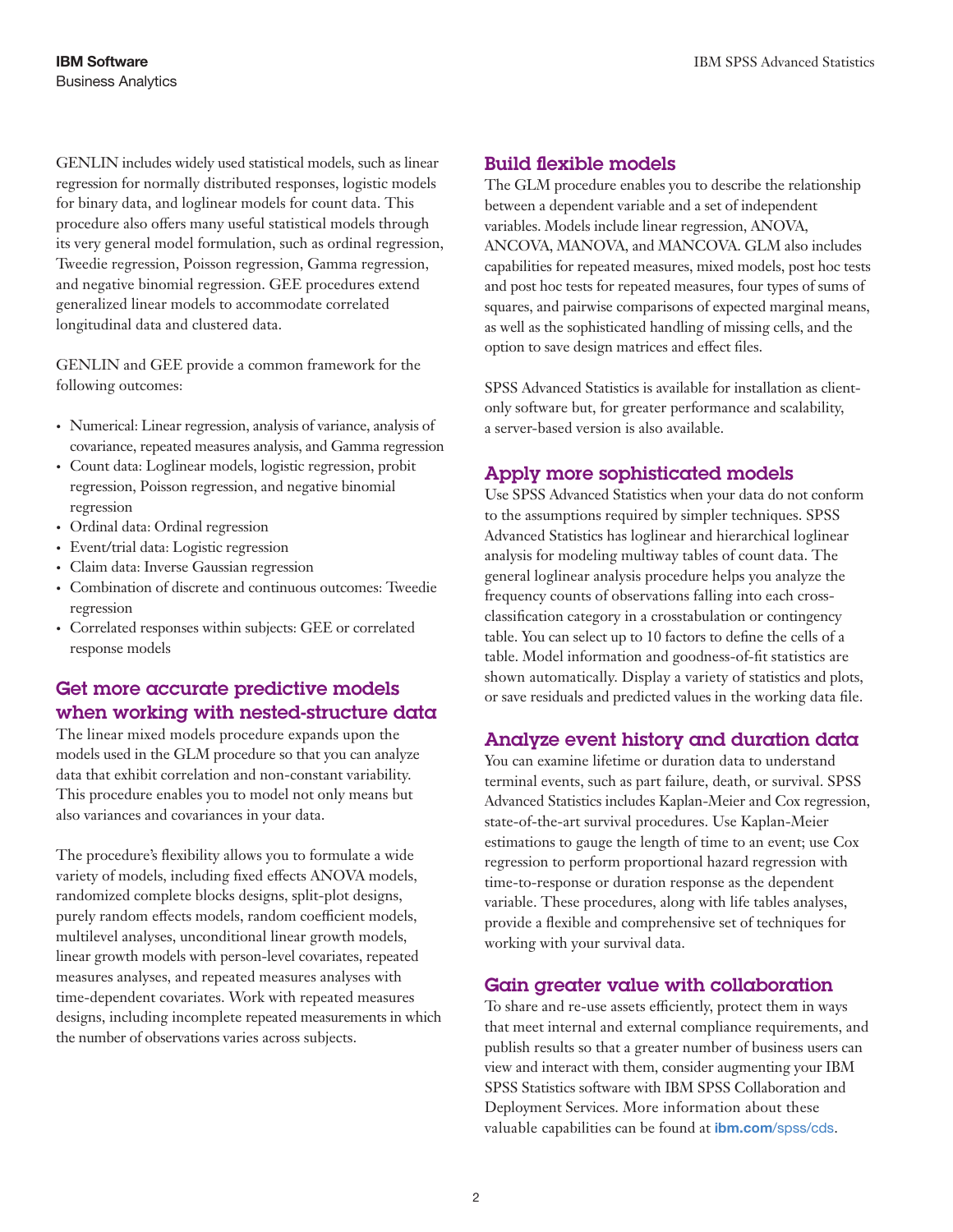### Features

#### Generalized Linear Mixed Models (GLMM)

GLMM extends the linear model so that: 1) the target is linearly related to the factors and covariates through a specified link function, 2) the target can have a non-normal distribution and 3) the observations can be correlated.

- Run the GLMM procedure with ordinal values for more accurate models when predicting nonlinear outcomes
- Specify the subject structure for repeated measurements and how the errors of the repeated measurements are correlated
- • Choose among the 8 covariance types
- Specify the target, optional offset and optional analysis (regression) weight
- • Choose among the following probability distributions: binomial, gamma, inverse Gaussian, multinomial, negative binomial, normal, Poisson
- • Choose among the following link functions: identity, Cauchit, complementary log-log. log-link, log complement, logit, negative log-log, power, probit
- Specify (optional) fixed model effects, including the intercept
- Specify the random effects in the mixed model
- • Display estimated marginal means of the target for all level combinations of a set of factors
- Save a file containing the scoring model
- Write optional temporary fields to the active dataset

#### GENLIN and GEE

GENLIN procedures provide a unifying framework that includes classical linear models with normally distributed dependent variables, logistic and probit models for binary data and loglinear models for count data, as well as various other nonstandard regression-type models. GEE procedures extend the generalized linear model to correlated longitudinal data and clustered data. More particularly, GEE procedures model correlations within subjects.

- • Users benefit from having a common framework for the following outcomes:
	- Continuous outcomes: Linear regression, analysis of variance, analysis of covariance, repeated measures analysis and Gamma regression
	- Ordinal data: Ordinal regression
	- Count data: Loglinear models, logistic regression, probit regression, Poisson regression and negative binomial regression
	- Event/trial data: Logistic regression
	- Claim data: Inverse Gaussian regression
- Combination of discrete and continuous outcomes: Tweedie regression
- Correlated responses within subjects: GEE or correlated response models
- The MODEL subcommand is used to specify model effects, an offset or scale weight variable if either exists, the probability distribution and the link function
	- Offers an option to include or exclude the intercept
	- Specifies an offset variable or fixes the offset at a number
	- Specifies a variable that contains Omega weight values for the scale parameter
	- Enables users to choose from the following probability distributions: Binomial, Gamma, inverse Gaussian, negative binomial, normal, multinomial ordinal, Tweedie and Poisson
	- Offers the following link functions: Complementary log-log, identity, log, log complement, logit, negative binomial, negative log-log, odds power, probit, cumulative logit and power

• The CRITERIA subcommand controls statistical criteria for GENLIN and specifies numerical tolerance for checking singularity. It provides options to specify the following:

- The type of analysis for each model effect: Type I, Type III or both
- A value for starting iteration for checking complete and quasi-complete separation
- The confidence interval level for coefficient estimates and estimated marginal means
- Parameter estimate covariance matrix: Model-based estimator or robust estimator
- The Hessian convergence criterion
- Initial values for parameter estimates
- Log-likelihood convergence criterion
- Form of the log-likelihood function
- Maximum number of iterations for parameter estimation and log-likelihood
- Maximum number of steps in step-halving method
- Model parameters estimation method: Fisher scoring method or Newton-Raphson method
- Parameter convergence criterion
- Method of fitting the scale parameter: Maximum likelihood, deviance, Pearson Chi-square or fixed at a number
- Tolerance value used to test for singularity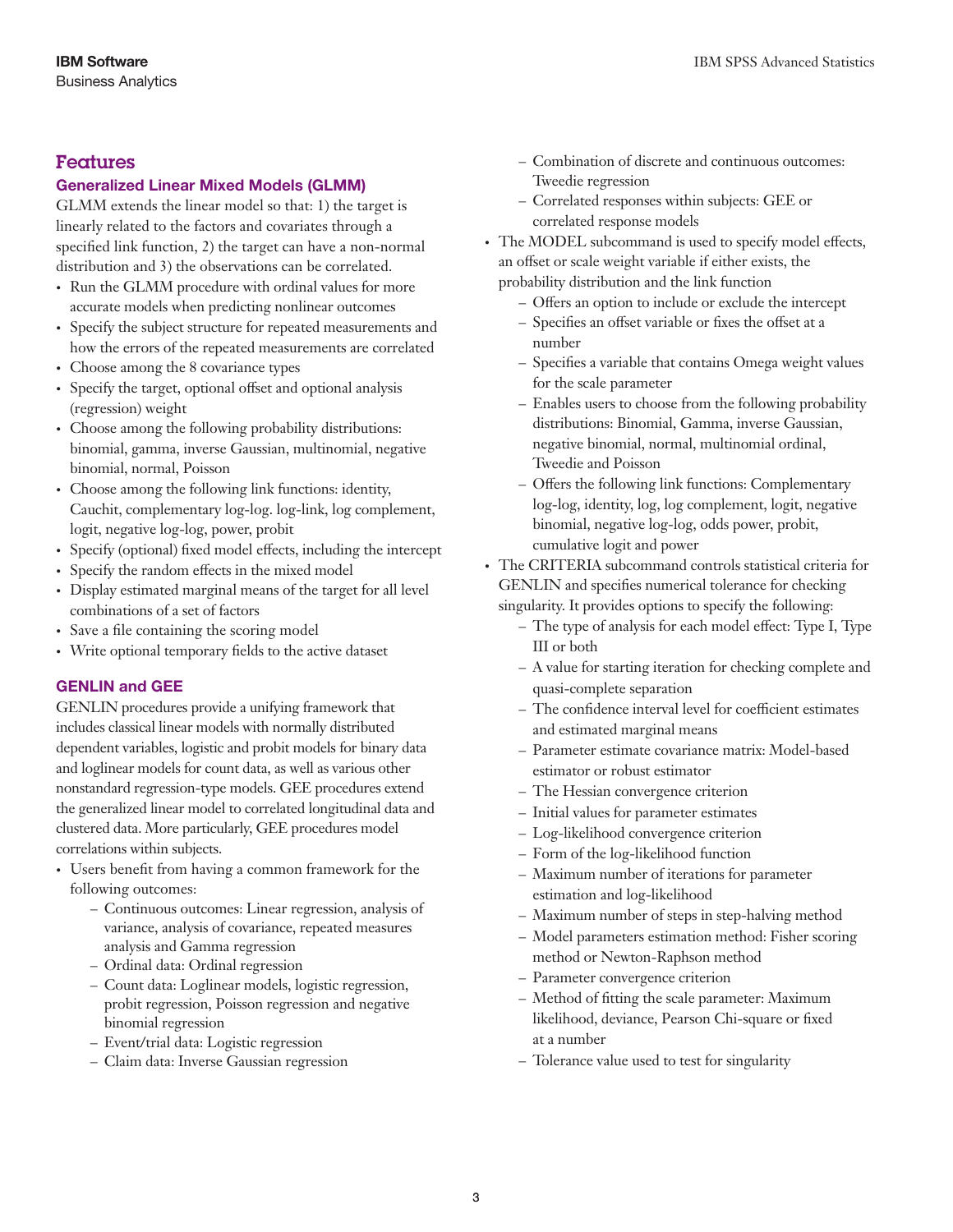- The REPEATED subcommand specifies the working correlation matrix structure used by GEE to model correlations within subjects, and controls statistical criteria in the non-likelihood-based iterative fitting algorithm. It provides options to specify the following:
	- The within-subject or time effect
	- Correlation matrix structure: Independent working correlation matrix, AR(1) working correlation matrix, exchangeable working correlation matrix, fixed working correlation matrix, m-dependent working correlation matrix and unstructured working correlation matrix
	- Whether to adjust the working correlation matrix estimator by the number of non-redundant parameters
	- Whether to use the robust or the model-based estimator or the parameter estimate covariance matrix for generalized estimating equations
	- The Hessian convergence criterion for the generalized estimating equations
	- Maximum iterations
	- Relative or absolute parameter convergence criterion
	- The number of iterations between updates of the working correlation matrix
	- To display estimated marginal means of the dependent variable for all level combinations of a set of factors

• The EMMEANS subcommand displays estimated marginal means of the dependent variable for all level combinations of a set of factors. It offers the option to specify the following:

- The cells for which estimated marginal means are displayed
- The covariate values to use when computing the estimated marginal means
- Whether to compute estimated marginal means based on the original scale of the dependent variable or on the link function transformation
- The factor or set of crossed factors, the levels or level combinations which are compared using the contrast type specified by using the CONTRAST keyword
- The type of contrast to use for the levels of the factor, or level combinations of the crossed factors, by using the COMPARE keyword. The following contrast types are available: Pairwise, deviation, difference, Helmert, polynomial, repeated and simple.
- The method of adjusting the significance level used in tests of the contrasts: Least significant difference, Bonferroni, Sequential Bonferroni, Sidak and Sequential
- The MISSING subcommand specifies how missing values are handled
- The PRINT subcommand offers options to display the following: Correlation matrix for parameter estimates, covariance matrix for parameter estimates, case processing summary, descriptive statistics, goodness of fit, general estimable function, iteration history, Lagrange multiplier test, set of contrast coefficient (L) matrices, model information, parameter estimates and corresponding statistics, model summary statistics and working correlation matrix
- • The SAVE subcommand offers options to save the following to the working data file: Predicted value of the linear predictor, estimated standard error of the predicted value of the linear predictor, predicted value of the mean of the response, confidence interval for the mean of the response, leverage value, raw residual, Pearson residual, deviance residual, standardized Pearson residual, standardized deviance residual, likelihood residual and Cook's distance
- • The OUTFILE subcommand offers options to save the following to an external file: The parameter correlation matrix and other statistics to an IBM SPSS Statistics dataset, the parameter covariance matrix and other statistics to an IBM SPSS Statistics dataset, and the parameter estimates and the parameter covariance matrix to an XML file
- GENLIN: check HCONVERGE after convergence even if it's not specified

#### MIXED

Expands the general linear model used in the GLM procedure so that data can exhibit correlation and non-constant variability

- Fit the following types of models:
	- Fixed effects ANOVA model, randomized complete blocks design, split-plot design, purely random effects model, random coefficient model, multilevel analysis, unconditional linear growth model, linear growth model with person-level covariate, repeated measures analysis and repeated measures analysis with timedependent covariate
- • Opt to apply frequency weights or regression weights
- Use one of six covariance structures offered: First-Order autoregressive, compound asymmetry, Huynh-Feldt, identity, unstructured and variance components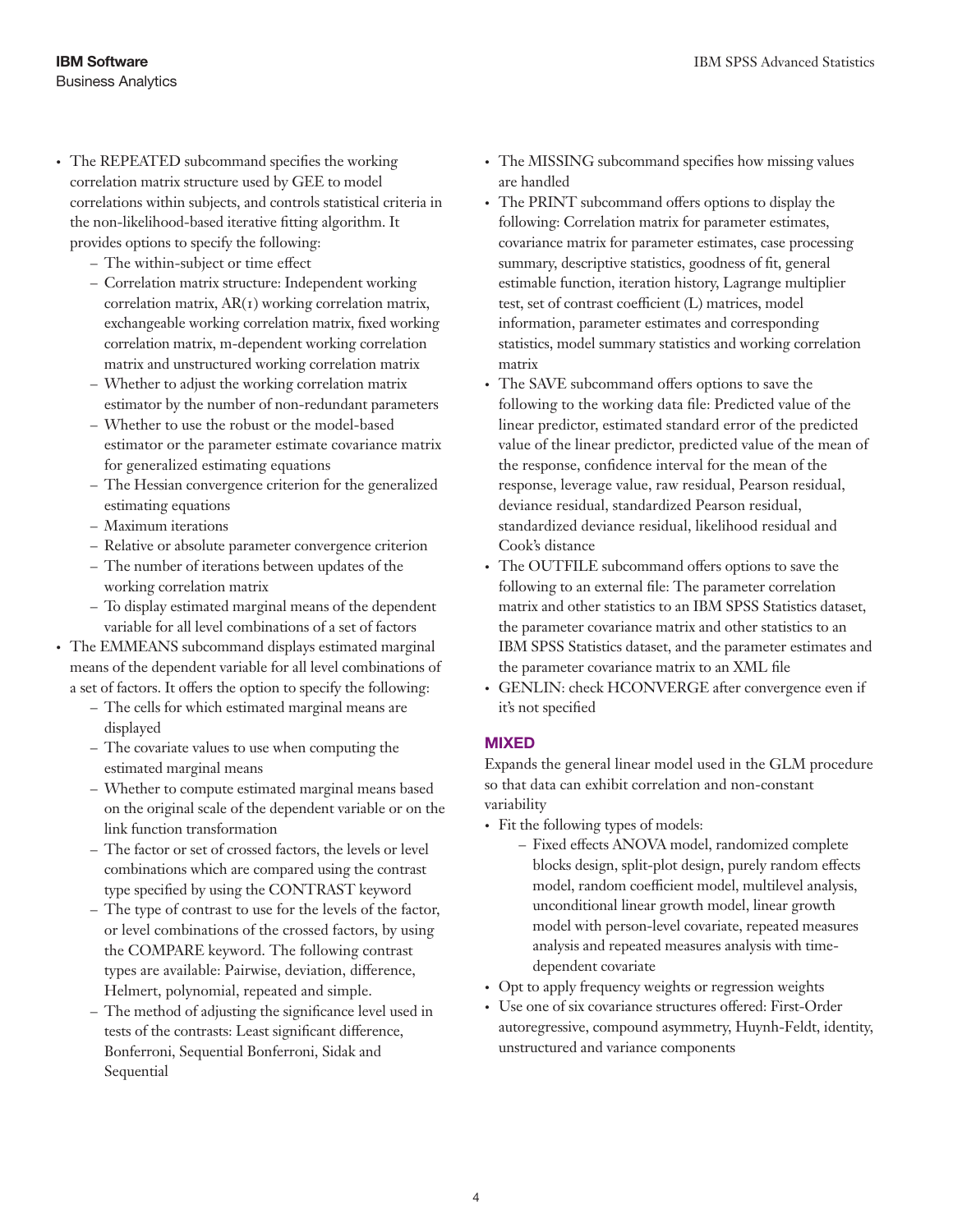- • Select from 11 non-spatial covariance types: First-order ante-dependence, heterogeneous, first-order autoregressive, ARMA (1,1), heterogeneous compound symmetry, compound symmetry with correlation parameterization, diagonal, first-order factor analytic, Toeplitz, heterogeneous Toeplitz and unstructured correlations
- Choose CRITERIA to control the iterative algorithm used in estimation and to specify numerical tolerance for checking singularity: Confidence interval level, log-likelihood function convergence criterion, maximum number of iterations, parameter estimates convergence criterion (absolute and relative), maximum step-halving allowed, apply scoring algorithm, and value used as tolerance in checking singularity
- • Specifiy the fixed effects in the mixed model: No intercept, Type I sum of squares and Type III sum of squares
- Specify the random effects: Identify the subjects and covariance structure (first-order autoregressive, compound symmetry, Huynh-Feldt, identity and unstructured variance components)
- Depending on the covariance type specified, random effects specified in one RANDOM subcommand may be correlated
- Use one of two estimation methods: Maximum likelihood and restricted maximum likelihood
- • Select from a variety of print options: Asymptotic correlation matrix of the fixed effects parameter estimates, asymptotic covariance matrix of the fixed-effects parameter estimates, case processing summary, descriptive statistics, estimated covariance matrix of random effects, iteration history, estimable functions, estimated covariance matrix of residual, solution for fixed-effects and random-effects parameters and tests for covariance parameters
- Use the REPEATED subcommand to specify the residual covariance matrix in the mixed effects model: Identify the subjects and covariance structure (first-order autoregressive, compound symmetry, Huynh-Feldt, identity, unstructured and variance components)
- • Save fixed predicted values, predicted values, and residuals
- Use the TEST subcommand to customize hypotheses tests by directly specifying null hypotheses as linear combinations of parameters
	- Supply divisor for coefficients of random effects
- • Save standard error of prediction
- • Means subcommand for fixed effects, which displays the dependent variable's estimated marginal means in the cells and its standard errors for the specified factors

#### GLM

Describe the relationship between a dependent variable and a set of independent variables

- • Select univariate and multivariate lack-of-fit tests
- Regression model
- • Fixed effect ANOVA, ANCOVA, MANOVA and **MANCOVA**
- Random or mixed ANOVA and ANCOVA
- • Repeated measures: Univariate or multivariate
- Doubly multivariate design
- Four types of sums of squares
- • Full-parameterization approach to estimate parameters in the model
- • General linear hypothesis testing for parameters in the model
- • Write a covariance or correlation matrix of the parameter estimates in the model in a matrix data file
- Plots: Spread vs. level, residual and profile
- • GLM Repeated Measures dialogs offer "contrast none" option that has no effect on output
- • Post hoc tests for observed cell means: Student-Newman-Keuls, Tukey's honestly significant difference, Tukey's b, Duncan's multiple comparison procedure based on the Studentized range test, Scheffé's multiple comparison *t* test, Dunnett's one-tailed *t* test (compares if the mean at any level is smaller than that of the reference category), Dunnett's two-tailed *t* test (compares if the mean at any level is larger than that of the reference category), Bonferroni *t* test, least significant difference *t* test, Sidak *t* test, Hochberg's GT2, Gabriel's pairwise comparisons test based on the Studentized maximum modulus test, Ryan-Einot-Gabriel-Welsch's multiple stepdown procedure based on an *F* test, Ryan-Einot-Gabriel-Welsch's multiple stepdown procedure based on the Studentized range test, Tamhane's T2, Dunnett's T3, Games and Howell's pairwise comparisons test based on the Studentized range test, Dunnett's C and Waller-Duncan *t* test
- User-specified error term in post hoc analysis
- • Estimated population marginal means for predicted cell means
- • Save variables to the active file: Unstandardized predicted values, weighted unstandardized predicted values, unstandardized residuals, weighted unstandardized residuals, deleted residuals, standardized residuals, Studentized residuals, standard errors of predicted value, Cook's distance and uncentered leverage values
- • Fractional numbers in LMATRIX, MMATRIX and KMATRIX subcommands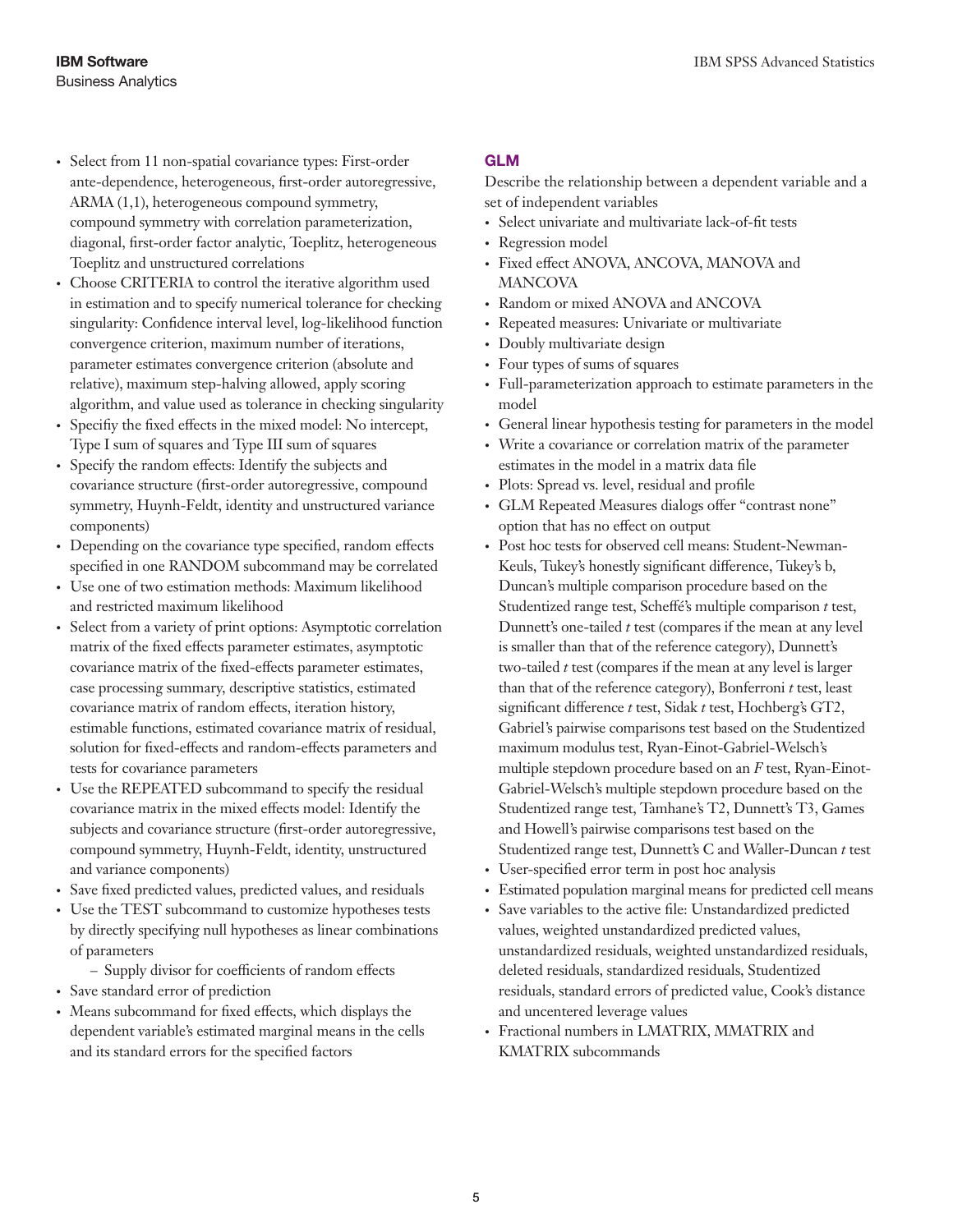- • Pairwise comparisons of expected marginal means
- • Linear hypothesis testing of an effect vs. a linear combination of effects
- Option to save design matrices
- • Contrasts: Deviations, simple, difference, Helmert, polynomial, repeated and special
- • Print: Descriptive statistics, tests of homogeneity of variance, parameter estimates, partial Eta<sup>2</sup>, general estimable function table, lack-of-fit tests, observed power for each test, and a set of contrast coefficient (L) matrices

#### VARCOMP

Variance component estimation

- Estimation methods: ANOVA MINQUE, maximum likelihood (ML) and restricted maximum likelihood (REML)
- Type I and Type III sums of squares for the ANOVA method
- • Choices of zero-weight or uniform-weight methods
- Choices of ML and REML calculation methods: Fisher's scoring method or Newton-Raphson method
- • Save variance components estimates and covariance matrices
- Criteria specification: Iterations, convergence and Epsilon value used as tolerance in checking singularity
- Print: Expected mean squares, iteration history and sums of squares

#### **SURVIVAL**

Analysis of life tables

- Life tables for individual groups
- • Interval variable lengths
- Plots: Cumulative survival distribution on log or linear scale, hazard function and density function
- Comparisons of subgroups
- Plots of the one-minus survival function
- • Status variables to indicate if the terminal event occurred for the observation
- • Print life tables
- • Calculate comparisons of the subgroups: Exact, approximate, conditional, pairwise and compare
- • Option to write survival table data records and label records files

#### LOGLINEAR

General models of multiway contingency tables (syntax only)

- ML estimation
- Models: Saturated, hierarchical or nonhierarchical single degree of freedom partitions and logit
- • Observed and expected frequencies
- • Raw and standardized residuals
- • Parameter estimates
- • Cell weight and structural zero specification
- • Plots of adjusted residual vs. observed/expected counts
- • Normal and de-trended probability plots of adjusted residuals
- • Likelihood ratio and Pearson Chi-squares
- • Contrasts: Deviation, difference, Helmert, simple, repeated, polynomial and special

#### HILOGLINEAR

Hierarchical loglinear models for multiway contingency tables

- • Simultaneous entry and backward elimination methods
- Print: Frequencies and residuals
- • Parameter estimates and partial associations for saturated models
- • Criteria specification: Convergence, maximum iterations, probability of Chi-square for model and maximum steps
- • Specified cell weights and maximum order of terms
- • Plots of standardized residuals vs. observed and expected counts
- Normal probability plots of standardized residuals
- • Pivot table output

#### GENLOG

Fit loglinear and logit models to count data by means of a generalized linear model approach

- • Model fit, using ML estimation under Poisson loglinear model and multinomial loglinear models
- Exponential of the Beta
- GLM approach handles "messy data"
- Cell structure specification
- • Model designs are specified through GLM model syntax
- • Accommodate structural zeros
- Print Chi-square goodness-of-fit statistics
- • Generalized log-odds ratio facility tests whether the specific generalized log-odds ratios are equal to zero, and can print confidence intervals
- • Cell statistics include expected cell counts, residual, standardized, adjusted and deviance residual
- • Include generalized residuals facility
- • Diagnostic plots include high-resolution scatterplots and normal probability plots of residual statistics
- • Print parameter estimates, along with correlations and covariances of the estimates
- • Save residuals, standardized residuals, adjusted residuals, deviance residuals and predicted values
- • Criteria specification: Confidence interval, iterations, convergence, Delta and Epsilon values used as tolerance in checking singularity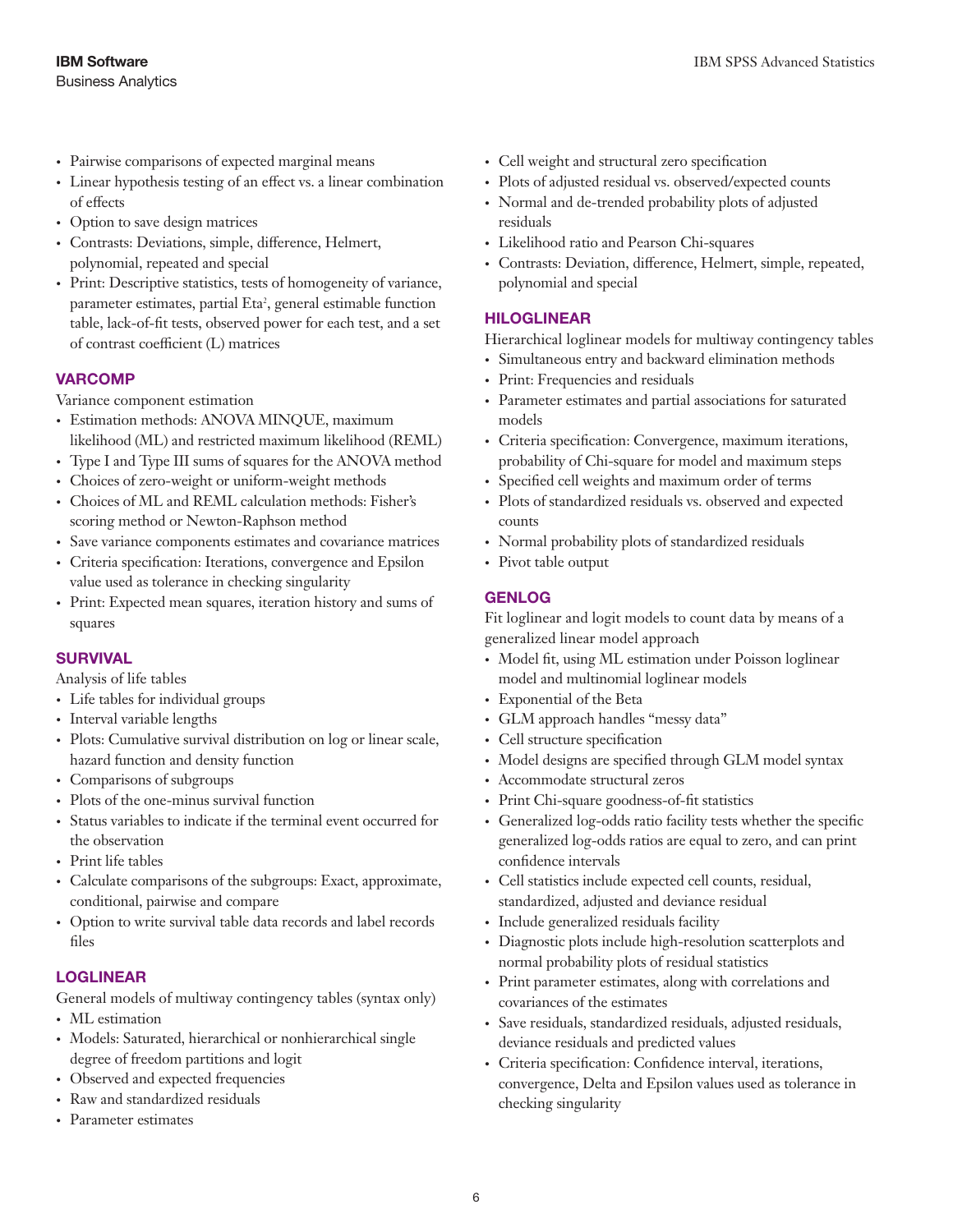#### KAPLAN-MEIER

Estimates the length of time to an event using Kaplan-Meier estimation methods

- Define factors and strata
- Plots: Cumulative hazard functions, cumulative and log survival
- Display censored cases
- • Save variables to a file: Cumulative number of events, hazard, standard error and survival function
- • Statistical display: Cumulative events and survival, mean and median survival times with standard errors, number at risk, requested percentiles and standard error
- Tests for equality of survival distributions: Breslow, Tarone and logrank
- • Specify a trend component for factor levels having a metric
- • Include plots of the one-minus survival function
- Status variables to indicate if the terminal event occurred for the observation
- Specify strata (subgroups) within categories of factors
- • Compare the survival distributions for different levels of the factor: Compare all factor levels in a single test, compare each pair of factors, pool the test statistic across all strata, and compare the factor levels for each stratum

#### COX REGRESSION

Proportional hazards with time-dependent covariates

- • Contrasts: Deviations, simple, difference, Helmert, polynomial, repeated, special and indicator
- Define strata to estimate separate baseline functions
- • Methods: Backward and forward stepwise and direct entry
- Plots: Cumulative survival, hazard, and log-minus-log plots for each stratum
- • Removal of variables: Change in likelihood ratio, conditional and Wald
- • Save variables to files: Baseline survival and hazard functions and their standard errors, cumulative hazard function, dfbeta, log-minus-log of survival function, residuals and survival function
- • Include plots of the one-minus survival function
- Status variables to indicate if the terminal event occurred for the observation
- • Specify ordinal or nominal predictors
- • Print: Full regression output including overall model statistics for variables in the equation and variables not in the equation, summary information, correlation/covariance matrix of the parameter estimates for the variables in the model, baseline table, and confidence intervals for exponential of Beta
- • Criteria: Change in parameter estimates for terminating iteration; maximum number of iterations; percentage of change in log-likelihood ratio for terminating iteration; probability of score statistic for variable entry; and probability of Wald, likelihood ratio (LR), or conditional LR statistic to remove a variable
- • Specify the pattern of covariate values to be used for requested plots and coefficient tables
- • Write to external IBM SPSS Statistics data files: Coefficients in the final model and survival table

#### System requirements

• Requirements vary according to platform. For details, see ibm.com[/spss/requirements](http://www.ibm.com/software/analytics/spss/products/statistics/requirements.html).

## About IBM Business Analytics

IBM Business Analytics software delivers actionable insights decision-makers need to achieve better business performance. IBM offers a comprehensive, unified portfolio of business intelligence, predictive and advanced analytics, financial performance and strategy management, governance, risk and compliance and analytic applications.

With IBM software, companies can spot trends, patterns and anomalies, compare "what if" scenarios, predict potential threats and opportunities, identify and manage key business risks and plan, budget and forecast resources. With these deep analytic capabilities our customers around the world can better understand, anticipate and shape business outcomes.

#### For more information

For further information, please visit ibm.com[/business-analytics](http://www.ibm.com/business-analytics).

#### Request a call

To request a call or to ask a question, go to ibm.com[/business-analytics/contactus](http://forms.cognos.com/?elqPURLPage=2300&offid=contactus_ba_collateral&mc=-web_ibm_ba_contactus). An IBM representative will respond to your inquiry within two business days.